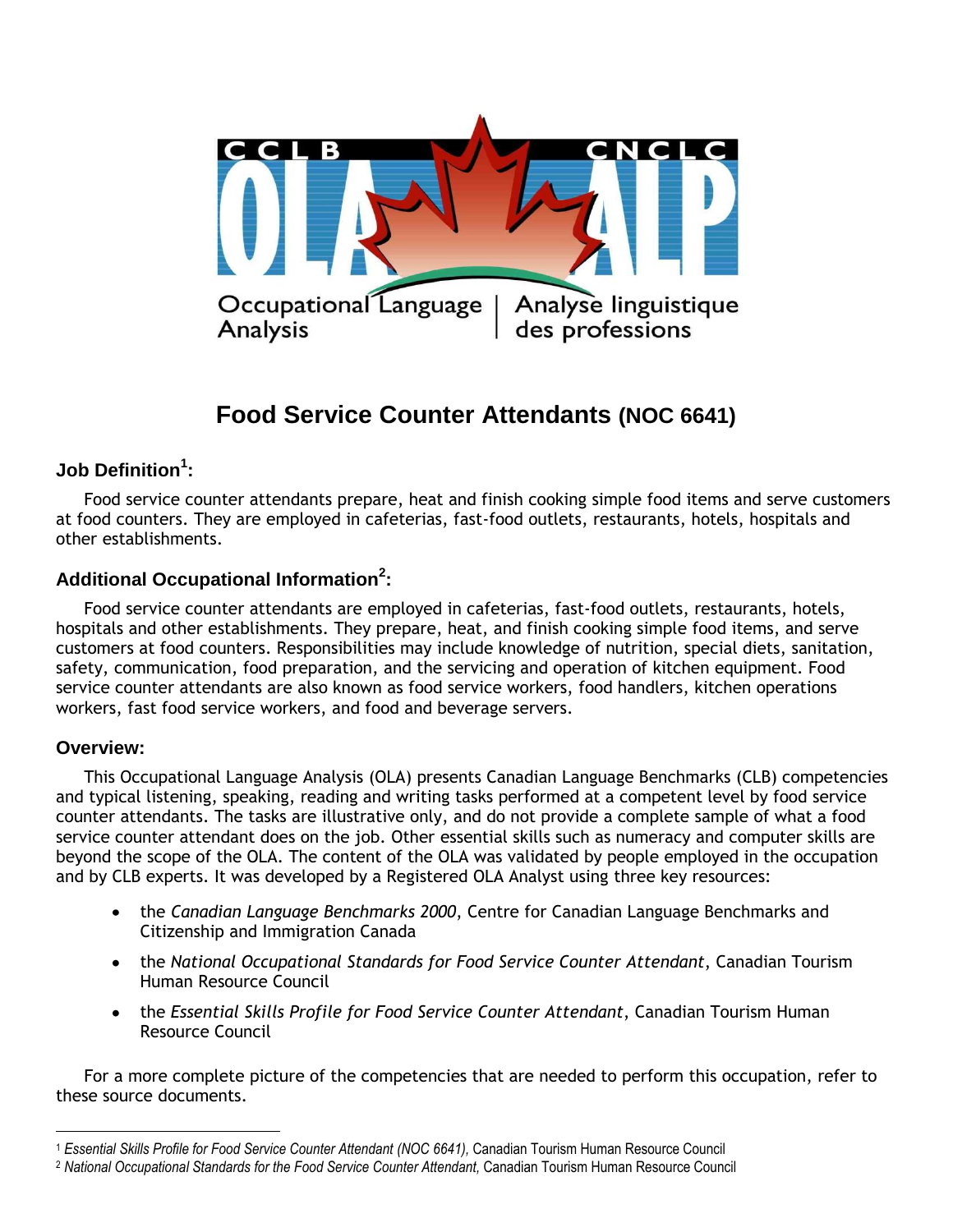### **How to Read this Occupational Language Analysis:**

The titles, numbers and sequence of categories are based on the *Canadian Language Benchmarks 2000*, which address four major skill areas: Speaking, Listening, Reading and Writing. CLB competencies (language descriptors) are entered at the left margin and followed by a number indicating the benchmark level (1 – 12) for each competency. Sample occupational tasks (work/task descriptors) drawn from the Essential Skills Profile or the National Occupational Standards are indented and italicized underneath each competency and referenced to their source, as follows:

| <b>Task Source</b>                                                                | <b>Reference</b>                                   | <b>Example</b>                                                                        |  |
|-----------------------------------------------------------------------------------|----------------------------------------------------|---------------------------------------------------------------------------------------|--|
| <b>Essential Skills Profile</b>                                                   | $ES + the first letters of the profile$<br>section | (ES-DU) = Essential Skills Profile, Document Use section                              |  |
| <b>National Occupational</b><br>$NOS + the section/subsection$<br><b>Standard</b> |                                                    | (NOS-B2.5) = National Occupational Standard, Major<br>Category B, Skill 2; Subskill 5 |  |

### **Comparative Ratings:**

 $\overline{a}$ 

The following chart compares typical and most complex essential skills ratings for food service counter attendants, based on the Essential Skills Profile, to the corresponding range of CLB ratings, as suggested in *Relating Canadian Language Benchmarks to Essential Skills: A Comparative Framework<sup>3</sup>* . These are general ranges and there may be some language tasks that fall outside of this range.

| <b>Skill Area</b> | <b>Typical</b>          |            | <b>Most Complex</b>     |            |
|-------------------|-------------------------|------------|-------------------------|------------|
|                   | <b>Essential Skills</b> | <b>CLB</b> | <b>Essential Skills</b> | <b>CLB</b> |
| <b>Speaking</b>   | $1 - 2$                 | $5 - 8$    |                         | $6 - 8$    |
| Listening         | $1 - 2$                 | $5 - 8$    |                         | $6 - 8$    |
| <b>Reading</b>    | $1 - 3$                 | $3 - 9$    |                         | $7 - 9$    |
| Writing           |                         | $4 - 5$    |                         | $4 - 5$    |

### **Common Conditions of Communication:**

| <b>Condition</b> | <b>Description</b>                                                                                                                |  |
|------------------|-----------------------------------------------------------------------------------------------------------------------------------|--|
| Purpose          | - selling food and beverages; providing customer service; taking and confirming customer<br>orders; working as part of a team     |  |
| Audience         | - one-on-one with customers, co-workers, supervisors and delivery personnel; group<br>interaction with co-workers and supervisors |  |
| Context          | - routine activities; pace is fast at times                                                                                       |  |
| <b>Topic</b>     | - routine and concrete topics typically limited to menu items, currency exchange                                                  |  |
| Mode             | - face-to-face with customers and co-workers; by phone to take orders, by radio for drive<br>through operations                   |  |

<sup>3</sup> *Relating Canadian Language Benchmarks to Essential Skills: A Comparative Framework*; Centre for Canadian Language Benchmarks, 2005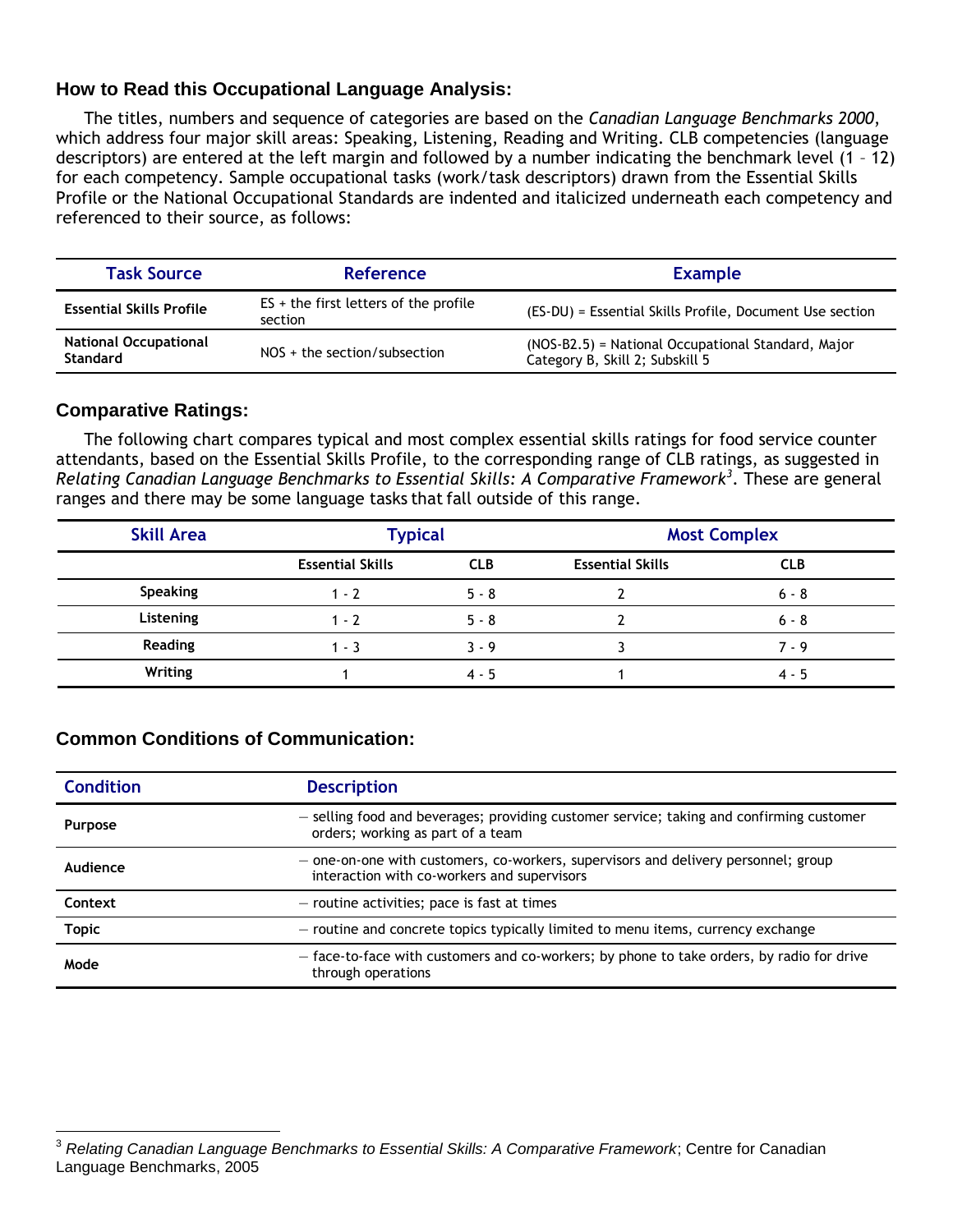# **I. Social Interaction**

### **Interpersonal Competencies**

### **Greet, introduce self and ask about the other person. (CLB 3)**

- *greet customers (ES-OC)*
- *greet guests promptly (e.g., smile and say words of greeting … saying "I will be with you in a moment") (NOS-A1.3b)*
- *acknowledge guests upon arrival: make eye contact; greet verbally (NOS-A2.3a)*
- *greet customer: speak clearly with pleasant tone; acknowledge repeat customers; use guest's name if known (NOS-E1.4)*
- *acknowledge customer prior to the sale to ensure they select your services (NOS-E3.2a)*
- *acknowledge and speak directly to child (NOS-E4.1a)*

### **Open, close and respond to short casual small talk. (CLB 4)**

 *make guests feel welcome: smile; use guest's name if known; acknowledge repeat guests (e.g., offer favourite drink or table, say, "It is nice to see you again.") (NOS-A2.3b)*

### **Take leave appropriately. (CLB 4)**

- *end conversation by expressing appreciation for business received (NOS-A2.4m)*
- *make closing comments (NOS-D3.4d)*
- *close the sale: thank customers; invite return visits; use closing comment (e.g., "Enjoy your meal"); be positive (NOS-E3.4)*

### **Extend, accept or decline an invitation or offer. (CLB 5)**

- *offer condiments (NOS-D3.4b)*
- *offer samples: demonstrate new products to attract customers; offer existing products to new customers (NOS-E2.5)*
- *offer extra assistance when situation requires: carry packages; open doors; make special deliveries (NOS-E2.6b)*

### **Express/respond to apology, regrets and excuses. (CLB 6)**

- *apologize to those kept waiting (NOS-A2.5a)*
- *apologize for error or inconvenience (NOS-E5.2b)*
- *apologize discreetly to inconvenienced guests (NOS-E5.3d)*
- *say, "I'm sorry, but the credit card company will not authorize this charge." (NOS-F2.4f)*

### **Respond to a minor conflict or complaint. (CLB 8)**

- *explain information, maintain normal speaking volume and manner in difficult situations; explain difficult situations without offending (NOS-A1.3a)*
- *resolve guest complaints or concerns: thank guest for bringing problem to your attention; (e.g., accept responsibility for own mistakes, do not offer excuses, do not blame others) (NOS-E5.2)*
- *ask guest to refrain from undesirable behaviour (e.g., smoking cigar, swearing) (NOS-E5.3c)*

### **Comfort and reassure a person in distress. (CLB 8)**

- *show genuine concern (NOS-A1.3a)*
- *assist ill or injured guest (NOS-B2.4)*
- *empathize with guest (NOS-E5.1c)*

### **Express and respond to expressions of respect, friendliness, distance and indifference. (CLB 9)**

*use appropriate humour, laugh and have a good time (NOS-A1.2b)*

### **Conversation Management**

#### **Encourage others in a conversation by showing interest. (CLB 5)**

- *give full attention to guests and maintain eye contact; show interest in work and guest's needs (NOS-A1.3a)*
- *show interest in what is being said: lean forward slightly; do not interrupt; acknowledge with nod or smile (NOS-A2.2c)*

### **Confirm own comprehension. (CLB 7)**

- *confirm understanding of guest's needs (NOS-A1.3b)*
- *confirm understanding (e.g., repeat message in own words, ask questions to clarify) (NOS-A2.2d)*

### **Phone Competencies**

### **Answer the phone briefly according to the situation. (CLB 5)**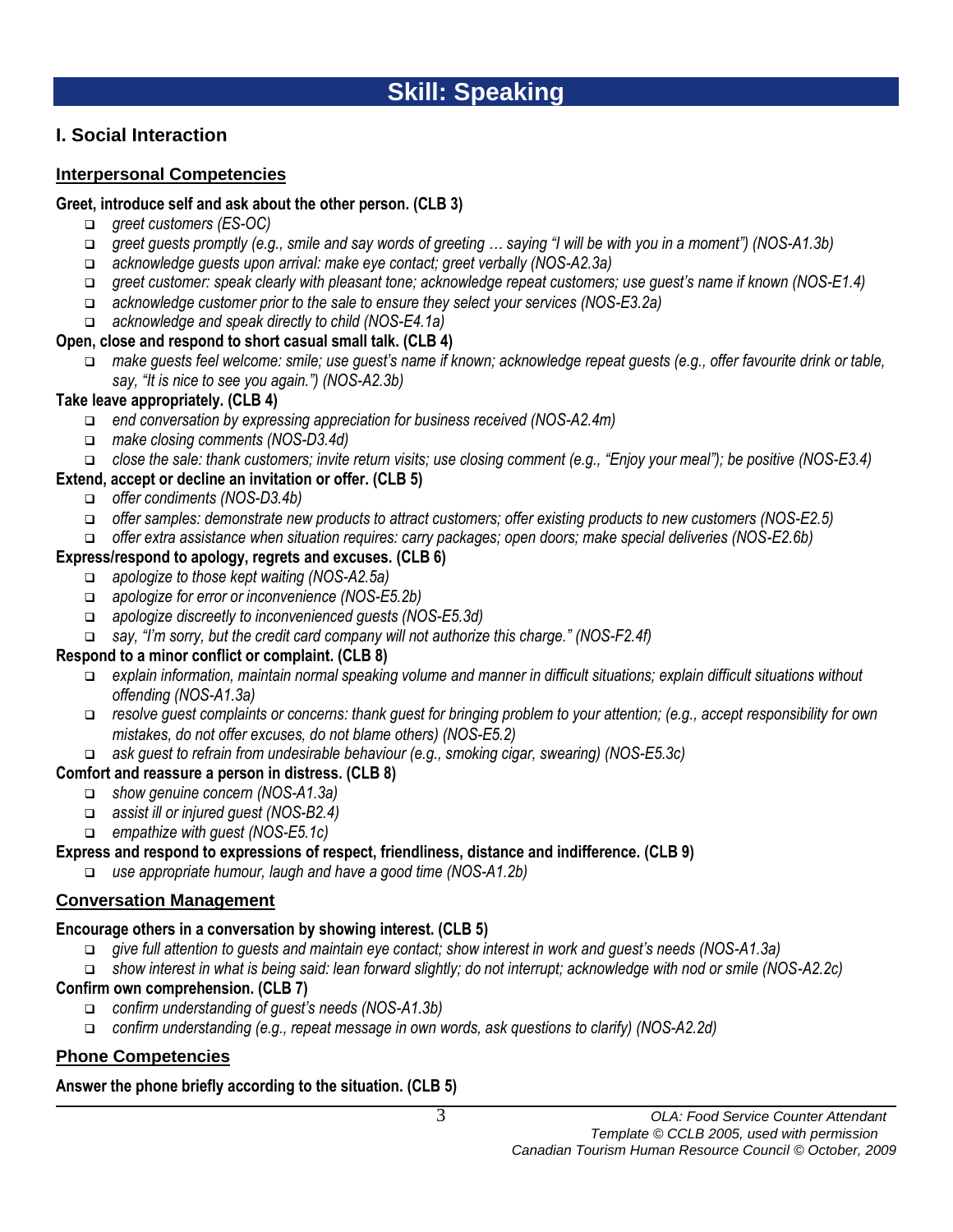*demonstrate effective telephone communications: clearly identify self and establishment (NOS-A2.4b)* 

# **Take phone messages with three to five details. (CLB 6)**

*if phone rings while serving a guest, find out reason for call and prioritize accordingly (NOS-A2.4o)* 

# **Take live phone messages with five to seven details. (CLB 7)**

 *demonstrate effective telephone communications: repeat information received (e.g., order, address, telephone number) (NOS-A2.4i)*

# **Carry on a brief phone conversation in a professional manner. (CLB 8)**

- *when calling out, explain reason for call (NOS-A2.4c)*
- *return to people on hold: let them know that they have not been forgotten (NOS-A2.4l)*
- *telephone authorization centre (NOS-F2.4e)*

# **II. Instructions**

# **Give sets of simple everyday instructions and directions. (CLB 4)**

*use clock positions as reference when giving direction (e.g., "Your glass is at 2 o'clock") (NOS-E4.5d)*

**Give a set of instructions dealing with simple daily actions and routines where the steps are not presented as a point-form sequence of single clauses. (CLB 6)**

- *share knowledge and skills with co-workers (NOS-A1.6b)*
- *direct visitor to other information services for additional information (e.g., tourism visitor information centre) (NOS-E6.4c)*
- **Give clear instructions and directions related to moderately complex familiar technical and non-technical tasks. (CLB 7)**
	- *inform other workers or demonstrate to them how tasks are performed (ES-WWO)*
	- *assign routine tasks to other workers (ES-WWO)*

# **III. Suasion (Getting Things Done)**

# **Advise someone of danger. (CLB 3)**

- *alert others of possible hazards (NOS-B1.1a)*
- *warn others of spill (NOS-B1.2b)*
- *warn others of potential hazards (NOS-B1.3f)*

# **Ask for, offer, and accept assistance. (CLB 3)**

- *ask for and offer help; thank others when they help you (NOS-A1.5e,g)*
- *recruit assistance for very heavy or awkward items (NOS-B1.4e)*
- *enlist help from guest's family or friends (NOS-B2.4-d)*

# **Request, accept or reject goods or services, assistance or offer in a service or sales situation. (CLB 4)**

- *interact with suppliers and delivery personnel to place orders or to receive shipped products (ES-OC)*
- *if authorization is declined again, request another form of payment (NOS-F2.4f)*
- *request guest's signature (NOS-F2.4i)*

# **Call for emergency assistance. (CLB 5)**

 *call emergency personnel: dial emergency number; identify nature of emergency; give address twice; provide any other information requested, if possible; stay on line until emergency personnel disconnects call (NOS-B1.6b)*

# **Make a simple formal suggestion; provide reason. (CLB 6)**

- *recommend company that can provide service if yours cannot (NOS-A1.3a)*
- *make suggestions of services or products that might improve guest's visit; use discretion (NOS-A2.4n)*
- *offer alternative information sources if enquiry can not be dealt with (NOS-A2.5d)*
- *encourage enquirer to use establishment and facilities (NOS-A2.5g)*
- *use selling techniques: use suggestive sell (e.g., "Would you like to try a piece of chocolate cake?"); suggest add-ons (e.g., "Would you like cheese on your burger?"); explain upgrades (e.g., "For an extra \$1.00 you can get a Caesar salad"); identify best value (e.g., "This combo will save money," or "This promotion offer will save you money") (NOS-E3.3)*
- *consult with parents: confirm order and cutlery required; offer booster or high chair, if required, place out of traffic aisle; offer children's menu or smaller portion, if available; offer to place order immediately, if possible; offer to bring bread or crackers immediately; offer extra napkins or a clean, damp cloth; offer unstemmed glassware filled to a level manageable by children; offer crayons and paper, if available; offer additional tableware if child is sharing with someone else (NOS-E4.1b)*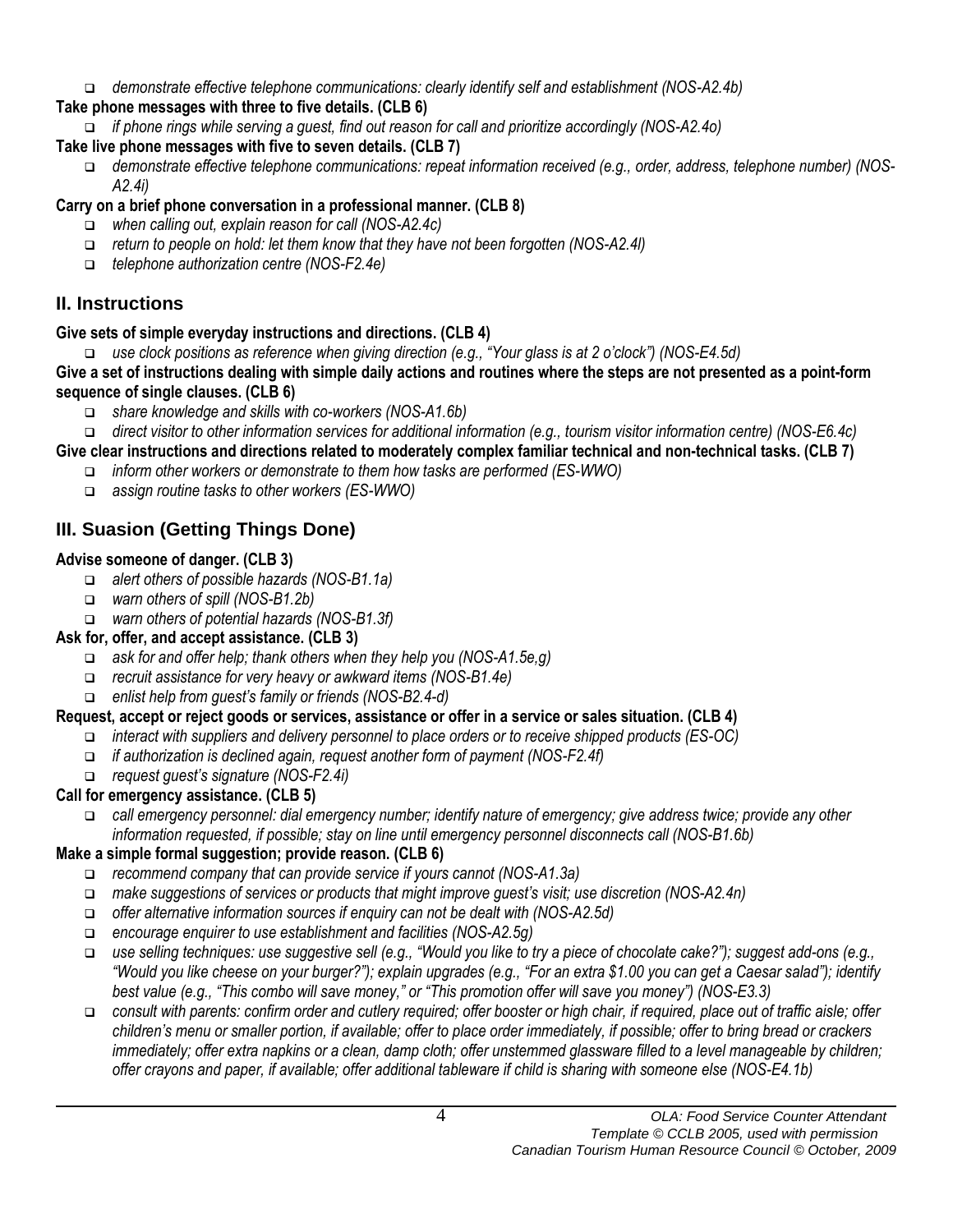- *serve elderly guests: offer seating in well-lit, quiet area; offer seating in most suitable and comfortable chair available; offer senior menu, if available; speak slowly, clearly, in normal tone and volume, and directly to guest (NOS-E4.2)*
- *serve visually impaired guests: offer seating in well-lit area; read menu; serve hard-of-hearing guests: offer seating in quiet area; face guest, and speak slowly and clearly to accommodate lip reading; offer pen and paper (NOS-E4.5, 4.6)*

### **Make a verbal request for an item. (CLB 6)**

- *notify supervisor of needed supplies (NOS-B1.5g)*
- *notify supervisor of electrical problems immediately (NOS-B1.1e)*
- *place verbal … order (NOS-D3.1e)*
- *ask for identification, if necessary (NOS-F2.3c)*

### **Give and respond to a warning; discourage others. (CLB 7)**

- *discourage negative gossip and backstabbing (NOS-A1.2h)*
- *announce presence when approaching blind corner or walking behind someone (e.g., say "coming around corner" or "behind") (NOS-B1.3j)*
- *if directed to evacuate building: inform guests of nearest exit; direct flow of traffic (e.g., move guests well beyond exits, out of way of emergency personnel) (NOS-B1.6f)*
- *ask adults to keep children at table for their own safety if children are in traffic area or are disturbing other guests (NOS-E4.1e)*
- *serve visually impaired guests: notify guests when approaching or leaving table (NOS-E4.5e)*

### **Request a word. Ask for and respond to recommendations or advice. (CLB 7)**

*accept and provide constructive feedback (NOS-A1.5j)*

### **Make an extended suggestion on how to solve an immediate problem or make an improvement. (CLB 7)**

 *extend hospitality and encourage visitors to: stay longer; use more products and services during stay; visit again; speak positively about visit (NOS-E6.1d)*

### **Indicate problems and solutions in a familiar area. (CLB 8)**

*provide feedback to the company if you have noticed areas for possible improvement (NOS-A1.6c)*

### **Propose/recommend that certain changes be made in a familiar area. (CLB 8)**

- *make suggestions on improving work processes (ES-WWO)*
- *make hiring recommendations (ES-WWO)*

# **IV. Information**

### **Presentations**

### **Describe and compare people, places etc. (CLB 6)**

- *describe products and services offered by company (NOS-A1.3a)*
- *speak positively about company (NOS-A1.4a)*
- *describe the daily specials (NOS-E2.2a)*
- *share knowledge and pride of local area, zone/region, province/territory and country (NOS-E6.1c)*
- *describe main features of: current and upcoming events and attractions; local products and services (NOS-E6.4a)*

### **Describe, compare and contrast in detail two events, jobs or procedures. (CLB 7)**

*promote local products and services, events and attractions (NOS-E6.4b)*

### **Describe a moderately complex process. (CLB 7)**

*orient new employees (ES-WWO)*

### **Interaction One-on-One**

### **Ask for and provide information related to routine daily activities (e.g., personal, family, others, work). (CLB 5)**

- *ask (customer) what they wish to order (ES-OC)*
- *provide correct information (NOS-A1.3a)*
- *provide information if possible; if not possible ask supervisor for assistance (NOS-A2.5c)*
- *relay accurate establishment information as requested (e.g., address, hours of operation, latest specials and offers) (NOS-A2.5f)*
- *report to supervisor on waste (NOS-C2.3c)*
- *ensure product quality and safety: when questionable check with supervisor (NOS-C3.3e)*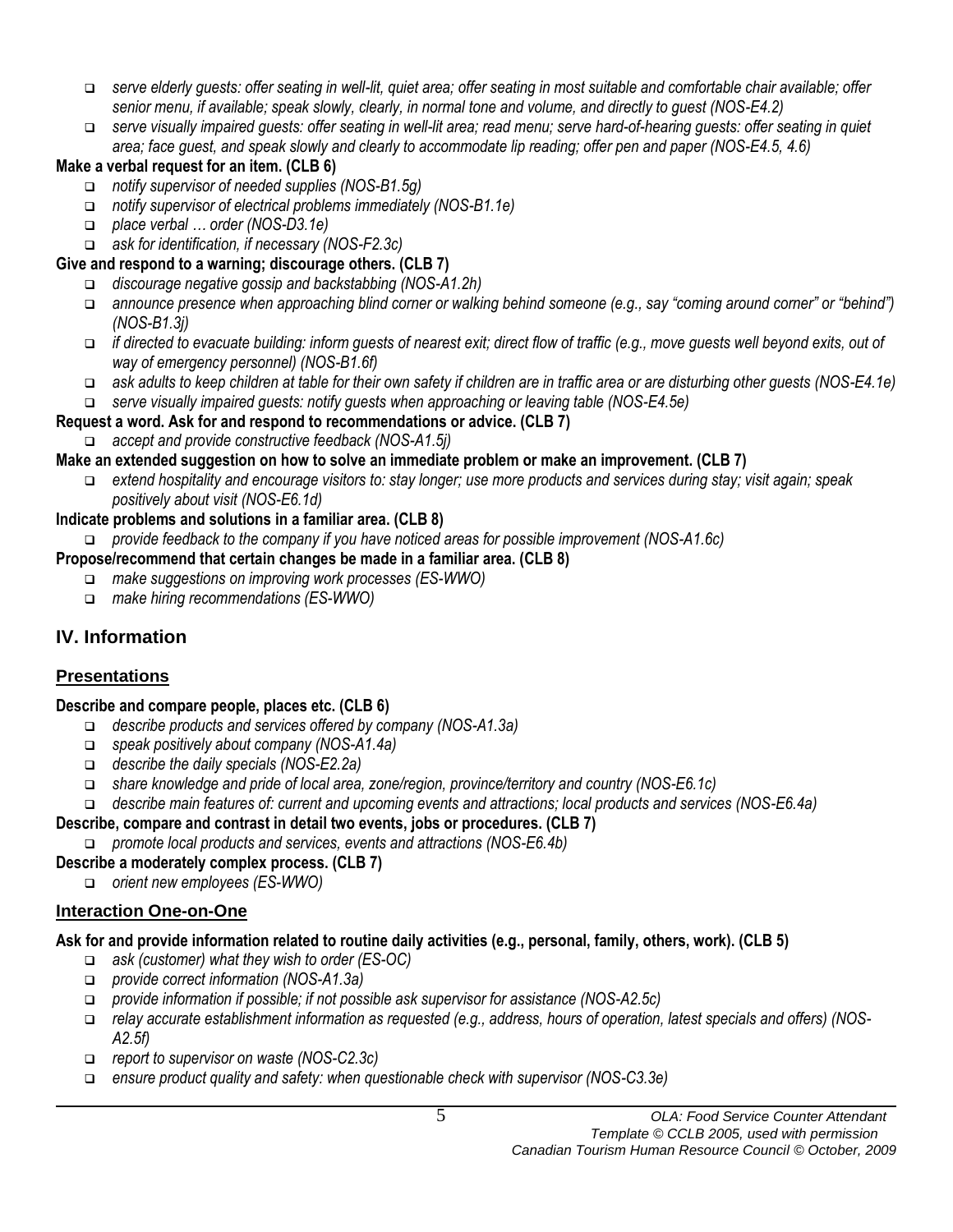- *answer questions on pricing (NOS-E2.2b)*
- *communicate portion size (NOS-E2.2c)*
- *serve guests with disabilities: speak directly to guest; explain menu; ask guest to point to menu items or offer pen/pencil if speech is incomprehensible (NOS-E4.4)*
- *inform customer of totals (NOS-F2.1c)*
- *verify exchange rate with supervisor (NOS-F2.2c)*
- *inform guests of exchange rate (NOS-F2.2c)*

### **Ask for and provide detailed information related to personal needs, varied daily activities and routine work requirements. (CLB 7)**

- *ask supervisor to determine: policies and procedures (e.g., dress code, staff conduct, procedures for walkouts, emergency procedures); background information (e.g., date established, names of owners and management, address, telephone and facsimile numbers, other locations); hours of operation (e.g., for restaurant, kitchen and bar); layout of facility (e.g., exits, washrooms, coat check, supply room, smoking areas, licensed areas) (NOS-A1.7a)*
- *report potential hazards to supervisor: wobbly chairs and tables; splintered or rough surfaces; torn carpet or loose floor tiles; inadequate or burned out lighting; faulty equipment (NOS-B1.2c)*
- *determine needs: ask probing questions; ask leading questions (NOS-E2.1)*
- *answer questions on product contents (e.g., ingredients); answer questions on product preparation; answer questions on product history (e.g., story behind product); answer questions on shelf life (e.g., salads are prepared fresh daily) (NOS-E2.3) confirm to guest that changes were made to accommodate dietary needs (NOS-E4.8)*

### **Ask for and/or provide detailed information related to personal needs, varied daily activities and routine work requirements. (CLB 8)**

- *report emergency to supervisor (NOS-B1.6c)*
- *assess situations and notify: supervisor; company first-aid personnel (e.g., certified personnel); emergency personnel, if necessary (NOS-B2.4a)*
- *provide information to emergency personnel as requested (NOS-B2.4d)*
- *tell supervisor about complaint or concern before guest leaves (NOS-E5.2e)*
- *notify supervisor if undesirable behaviour continues (NOS-E5.3f)*

### **Discuss options. (CLB 8)**

- *suggest alternative options as required (NOS-A2.5h)*
- *identify food options (NOS-E2.2d)*
- *suggest possible alternatives; seek guest's approval of alternatives or other possible solutions (NOS-E5.2c)*

### **Provide, obtain and discuss detailed complex information and opinions with individuals in order to coordinate teamwork assignments/tasks. (CLB 9)**

- *discuss schedules and quality concerns with managers (ES-OC)*
- *talk to co-workers daily to coordinate their activities (ES-OC)*

### **Interaction in a Group**

### **Participate in a small group discussion/meeting: express opinions and feelings; qualify opinion, express reservations, approval and disapproval. (CLB 7)**

- *participate in formal discussions about work processes or product improvement (ES-WWO)*
- *participate in staff meeting (e.g., share knowledge, suggest alternative actions to complaints) (NOS-A1.5k)*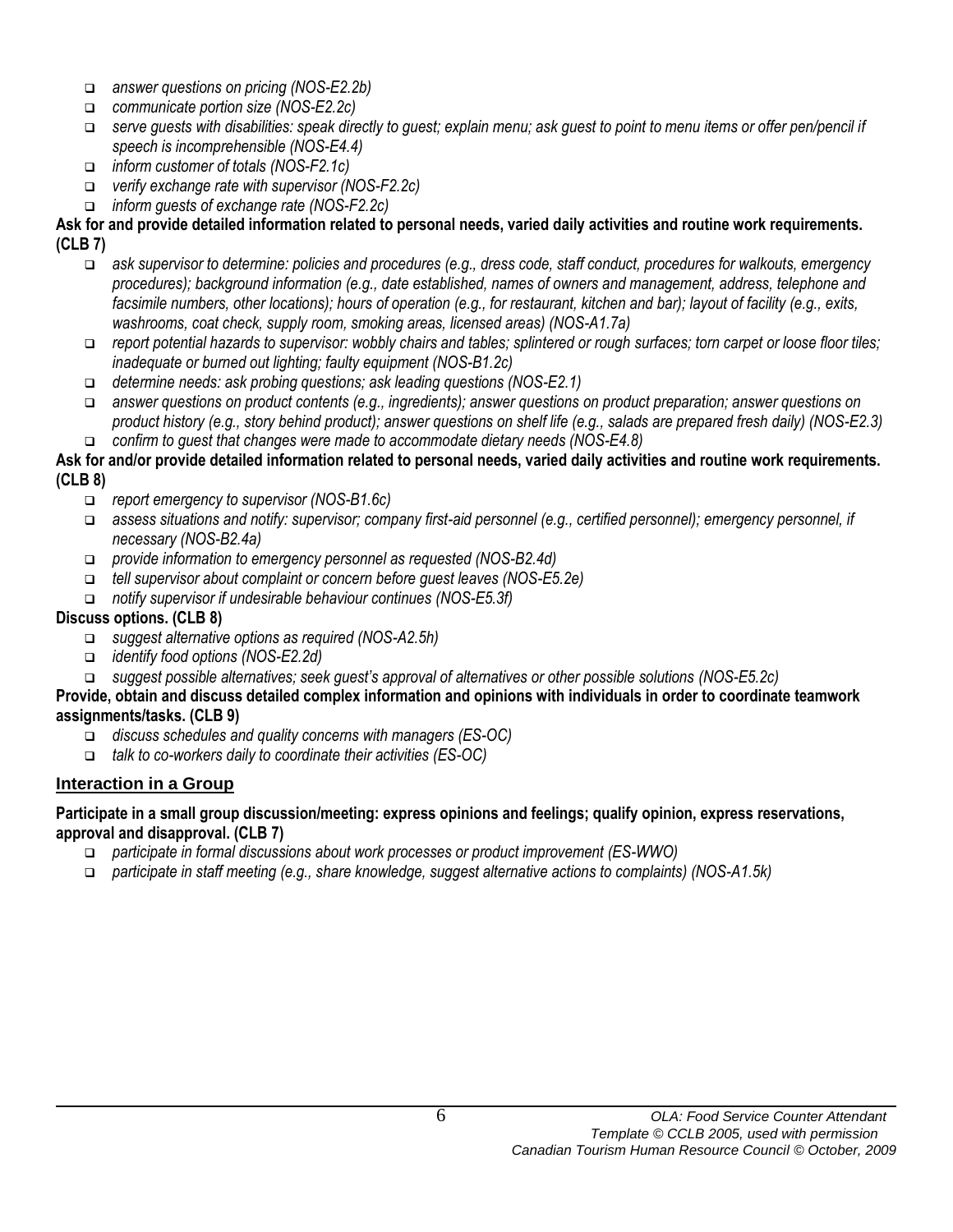# **Skill: Listening**

### **I. Social Interaction**

**Identify specific factual details and inferred meanings in dialogues of casual small talk, introductions, leave-taking, and in short phone calls. (CLB 4)**

 *if phone rings while serving a guest, find out reason for call and prioritize accordingly (NOS-A2.4o)*  **Identify mood/attitude of participants. (CLB 6)**

*listen carefully to other party and try to sense their mood (NOS-A2.4g)*

**Identify stated and unspecified details, facts and opinions about situation and relationship of participants containing expression of and response to gratitude and appreciation, complaint, hope, disappointment, satisfaction, dissatisfaction, approval and disapproval. (CLB 7)**

*[listen to a] customer (complaint) about the portion size (ES-TS)*

### **II. Instructions**

### **Understand simple directions on the phone. (CLB 7)**

- *(take) telephone orders (NOS-D3.1a)*
- *access tourism information: use available resources (e.g., toll-free information lines) (NOS-E6.4d)*
- *telephone authorization centre (NOS-F2.4e)*
- *follow credit card company instructions, if credit card company reports card as stolen or lost (NOS-F2.4g)*

# **III. Suasion (Getting Things Done)**

### **Demonstrate comprehension of details and speaker's purpose in suggestions, advice, encouragements and requests. (CLB 6)**

- *listen carefully when taking customer orders in order to be sensitive to nuances in customer preferences (ES-OC)*
- *(receive) requests to deviate from the standard menu (ES-TS)*
- *do other duties as requested (NOS-A1.4a)*
- *use good listening skills to make customers feel they are being looked after in a timely manner (NOS-A2)*
- *(take) counter customer orders (NOS-D3.1b)*
- *(take) drive-thru customer orders (NOS-D3.1c)*
- *use good listening skills and take the customer's order correctly (NOS-E2)*

### **Demonstrate comprehension of details and speaker's purpose in directive requests, reminders, orders and pleas. (CLB 7)**

- *listen to guest's questions and comments, especially regarding dietary needs, time constraints, special occasions, business meetings (NOS-A1.3b)*
- *respond to emergencies: cooperate with supervisor and emergency personnel (NOS-B1.6e)*
- *determine details of complaint or concern: ask questions to clarify; watch for non-verbal communications (NOS-E5.1a)*

**Identify stated and unspecified meanings in extended warnings, threats, suggestions and recommendations. (CLB 8)**

*be receptive to new ideas, change and constructive feedback (NOS-A1.6d)*

### **IV**. **Information**

**Demonstrate comprehension of mostly factual details and some inferred meanings in a story about obtaining goods or services; a report or a forecast; a news item. (CLB 4)**

*serve guests with special dietary needs: consult with chef and/or supervisor (NOS-E4.8b)*

**Identify main ideas, supporting details, statements and examples in a descriptive or narrative presentation, or in a group interaction (e.g., meeting, discussion). (CLB 6)**

 *listen to and explain information, maintain normal speaking volume and manner in difficult situations (NOS-A1.3a)* **Demonstrate comprehension of mostly factual details and some inferred meanings in an extended description, report or narration when events (or stages) are reported out of sequence. (CLB 7)**

- *participate in cross-training (NOS-A1.5l)*
- *keep up-to-date on activities and special promotions: attend meetings; consult supervisor and other staff (NOS-A1.7b)*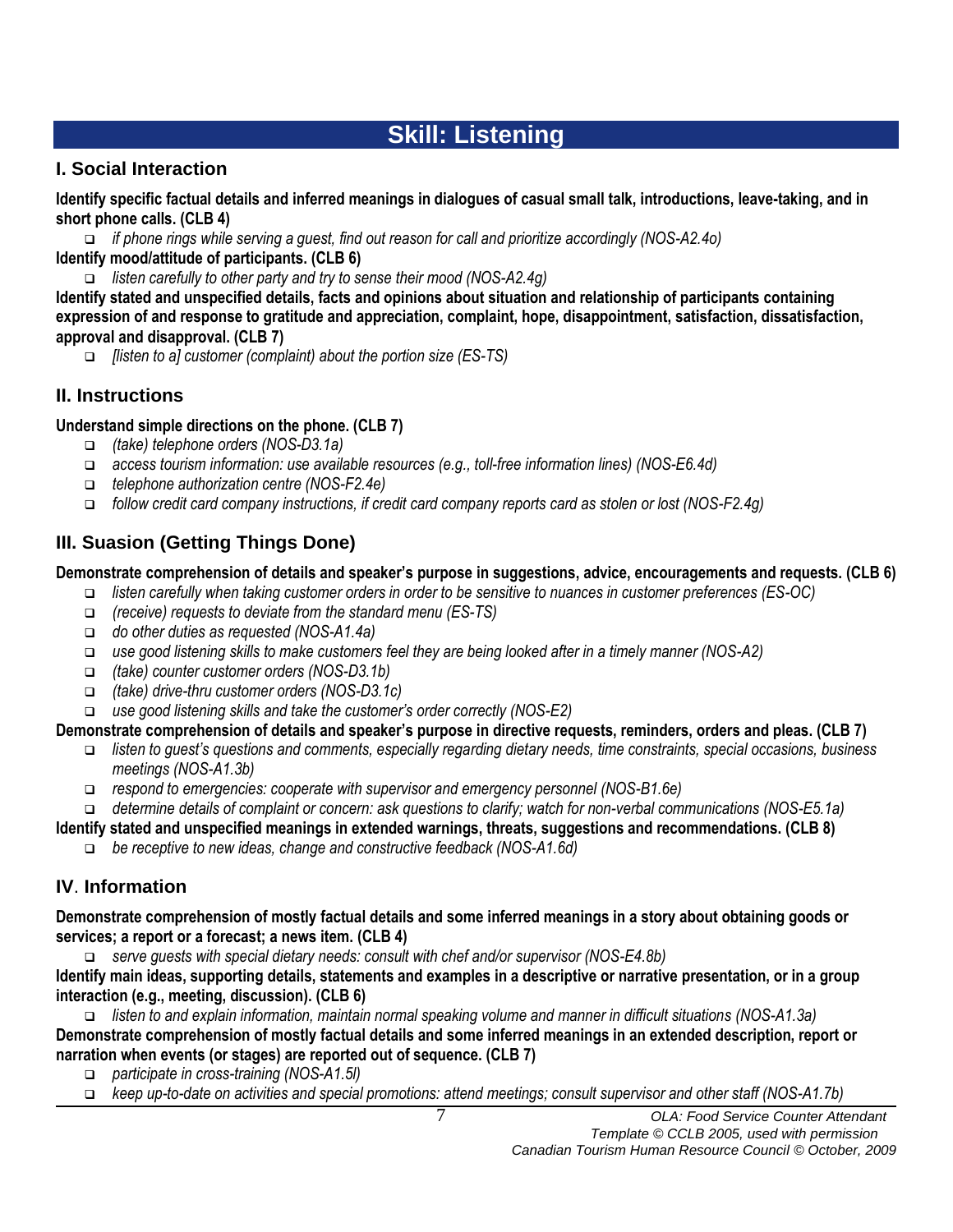*access tourism information: use available resources (e.g., radio, presentations, videos) (NOS-E6.4d)*

### **Identify main idea (which is not explicitly stated) organization and specific details in extended oral presentations. (CLB 8)**

 *participate in: staff meetings (e.g., provide input); in-house training sessions; skills development programs (e.g., standards and certifications); industry-related workshops, seminars and conferences (NOS-A1.6a)*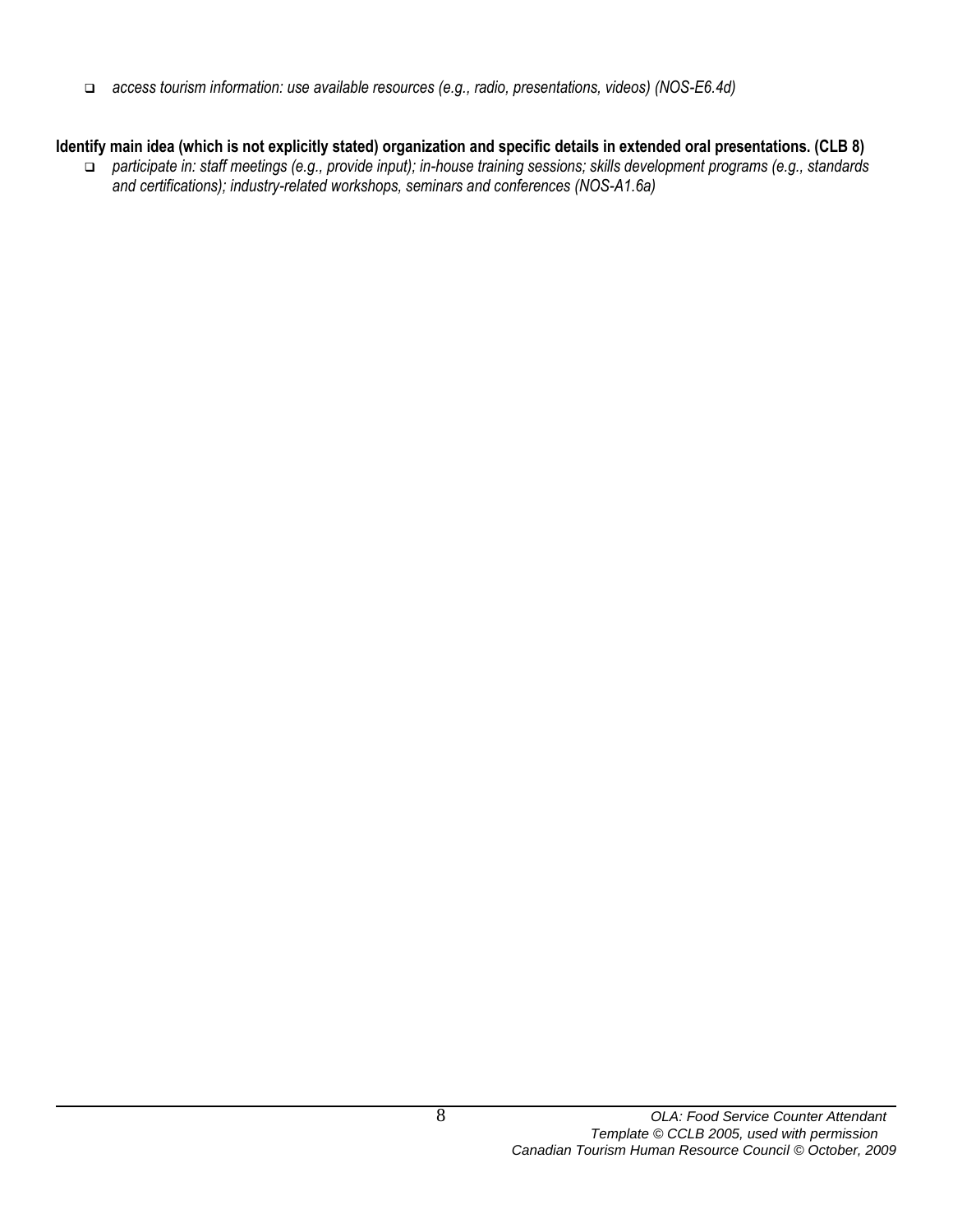# **Skill: Reading**

# **I. Social Interaction Texts**

*No communication tasks for this category were found in the source documents. These tasks may, in fact, exist for this occupation and will require individual assessment in each work context.*

# **II. Instructions**

### **Follow one- to six-step common everyday instructions and instructional texts. (CLB 4)**

- *read recipe cards, such as those for special coffees (ES-DU)*
- *review recipes (NOS-C1.3b)*
- *follow standard recipes: prepare fresh foods; prepare frozen foods; prepare pre-cooked foods; prepare processed foods; prepare beverages (NOS-C3.2)*
- *prepare food according to recipe (NOS-D3.5c)*

### **Understand/follow moderately complex everyday texts. (CLB 5)**

- *review daily plans (NOS-C1.3a)*
- *follow preparation list/workplan: identify tasks to be performed (NOS-C3.1a)*

**Follow a set of common everyday instructions (up to 10 steps) when not presented completely in point form: sequence/order must be inferred. (CLB 6)**

*read instructions for food preparation and guidelines for customer service (ES-RT)*

### **Follow everyday instructional texts. (CLB 7)**

*read the company's general operating procedures (ES-RT)*

### **Follow an extended set of multi-step instructions for established process. (CLB 8)**

- *follow equipment manufacturers' guidelines for safe use (NOS-B1.1c)*
- *use electrical equipment following manufacturers' instructions (NOS-B1.1e)*
- *follow manufacturers' instructions (NOS-B1.2d)*
- *follow WHMIS guidelines and manufacturers' directions for use and disposal of chemicals and cleaning products (NOS-B1.2e)*
- *clean equipment according to manufacturers' directions (NOS-B2.3b)*
- *locate MSDS forms: familiarize yourself with information provided (NOS-B3.4d)*
- *follow handling, storage and disposal guidelines for chemical and cleaning products (NOS-B3.4e)*

### **Follow formal instructions of advisory, instructional texts, and instructions for a familiar process/procedure that require integration of several pieces of information. (CLB 9)**

- *refer to operating manuals for equipment, such as ice-cream machines, espresso makers and hotdog steamers (ES-RT)*
- *may consult manuals to find information on machine malfunctions (ES-TS)*
- *refer to employee handbook … to determine: policies and procedures (e.g., dress code, staff conduct, procedures for walkouts, emergency procedures); background information (e.g., date established, names of owners and management, address, telephone and facsimile numbers, other locations); hours of operation (e.g., for restaurant, kitchen and bar); layout of facility (e.g., exits, washrooms, coat check, supply room, smoking areas, licensed areas) (NOS-A1.7a)*
- *comply with company policies and procedures: identify applicable policies and procedures (e.g., dress code, personal hygiene, grooming); review company policies and procedures; keep up-to-date with changes in company policies and procedures (NOS-B3.5a,c,e)*

# **III. Business/Service Texts**

### **Find information in formatted texts: forms, tables, schedules, directories. (CLB 3)**

- *read signs and food labels (ES-DU)*
- *identify common classifications of fires and extinguishers: Class A—triangle symbol; Class B—square symbol; Class C—circle symbol (NOS-B1.5b)*
- *observe … date coding (NOS-B2.1o)*
- *ensure product quality and safety: check dates (NOS-C3.3b)*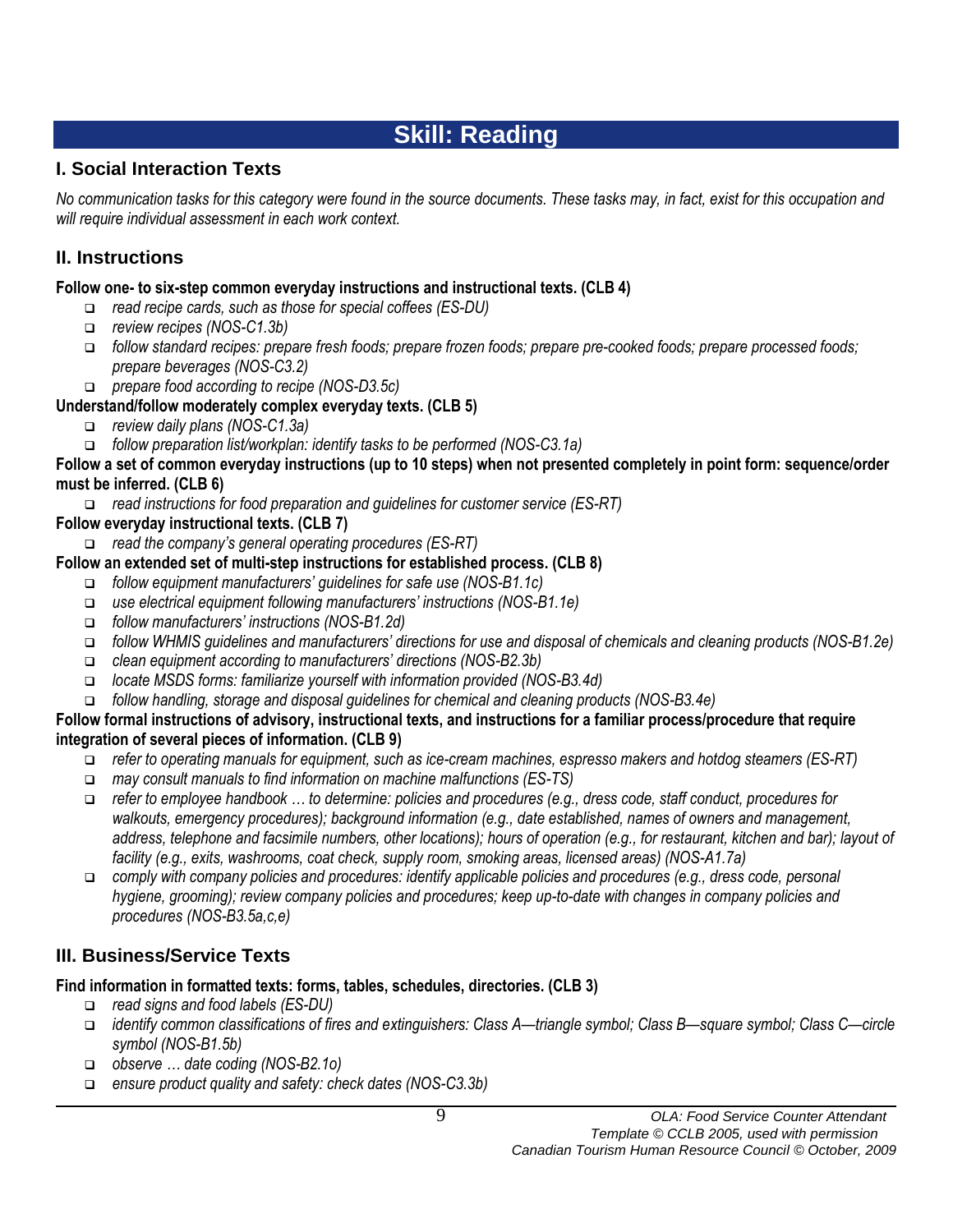- *(read) travel cards, discount coupons, passes (NOS-E6.4b)*
- *verify correct date set in p.o.s. system: check date on first bill (NOS-F1.1c)*
- *process credit/debit card payments: ensure: card type is accepted by establishment; card is current (e.g., valid expiry date); check name on card; signature is on card (NOS-F2.4b)*
- *compare signatures on card and charge slip and receipt to guest (NOS-F2.4j)*

### **Get information from short business brochures, notices, form letters and flyers. (CLB 3)**

*read notes from co-workers concerning supply needs (ES-RT)*

### **Find information in formatted texts: forms, tables, schedules, directories. (CLB 4)**

- *refer to weekly schedules and shift information (ES-DU)*
- *may read a tax table attached to the cash register (ES-DU)*
- *look up the numbers of suppliers in the phone book (ES-TS)*
- *find information on menus and recipe sheets (ES-TS)*
- *may refer to tables to find information on food products, such as fibre content or the number of calories (ES-TS)*
- *perform cleaning tasks on duties list and cleaning schedule (NOS-B2.3a)*
- *follow company-specific closing checklists (NOS-D1.4a)*

### **Get information from short business brochures, notices, form letters and flyers. (CLB 4)**

*read daily memos from managers to determine what foods to prepare in advance (ES-RT)*

### **Identify factual details and some inferred meanings in moderately complex business/service texts, including formatted texts. (CLB 5)**

- *read inventory tally sheets, time sheets and waste report forms (ES-DU)*
- *read tables with information on food preparation or food spoilage (ES-DU)*
- *check logbook or notice board for any new items (e.g., equipment or repair) (NOS-D1.1d)*

### **Find two or three pieces of information in moderately complex formatted texts. (CLB 6)**

 *process traveller's cheques: ensure countersigned signature matches original; ensure cheque is dated; determine value and currency of traveller's cheques (NOS-F2.3c,d,e)*

### **Locate three or four pieces of information in moderately complex formatted texts. (CLB 7)**

- *keep up-to-date on activities and special promotions: read notices and information boards (NOS-A1.7b)*
- *access tourism information: use available resources (e.g., brochures, electronic bulletin boards, calendars of events, books) (NOS-E6.4d)*

#### **Identify factual and inferred meanings in written proposed solutions, recommendations and proposals; and in statements of rules, regulations, laws and norms of behaviour. (CLB 8)**

- *comply with hazard analysis critical control point (HACCP) guidelines (NOS-B2.1a)*
- *comply with federal legislation and regulations: identify applicable federal legislation and regulations: Charter of Rights (e.g., rights and freedoms); Competition Act; review legislation and regulations; keep up-to-date with changes in legislation and regulations (NOS-B3.1a,c,e)*
- *comply with provincial/territorial legislation and regulations: identify applicable provincial/territorial legislation and regulations: guide dogs; unfair trade practices; labour and employment (e.g., hours of work, overtime, work schedules, holidays); fire codes (e.g., open flames, capacity, obstructed exits, decorations, fire safety plan); public health (e.g., storage of food products, washing dishes); review legislation and regulations; keep up-to-date with changes in legislation and regulations (NOS-B3.2a,c,e)*
- *comply with municipal legislation and regulations: identify applicable municipal legislation and regulations (e.g., health and sanitation such as site inspection, cleanliness); review legislation and regulations; keep up-to-date with changes in legislation and regulations (NOS-B3.3a,c,e)*

# **IV. Informational Texts**

### **Demonstrate comprehension of standard maps, basic diagrams, basic graphs. (CLB 5)**

*access tourism information: use available resources (e.g., maps and charts) (NOS-E6.4d)*

- **Show comprehension of a one-page moderately complex descriptive/narrative text on a familiar topic. (CLB 6)**
	- *access tourism information: use available resources (e.g., newspaper) (NOS-E6.4d)*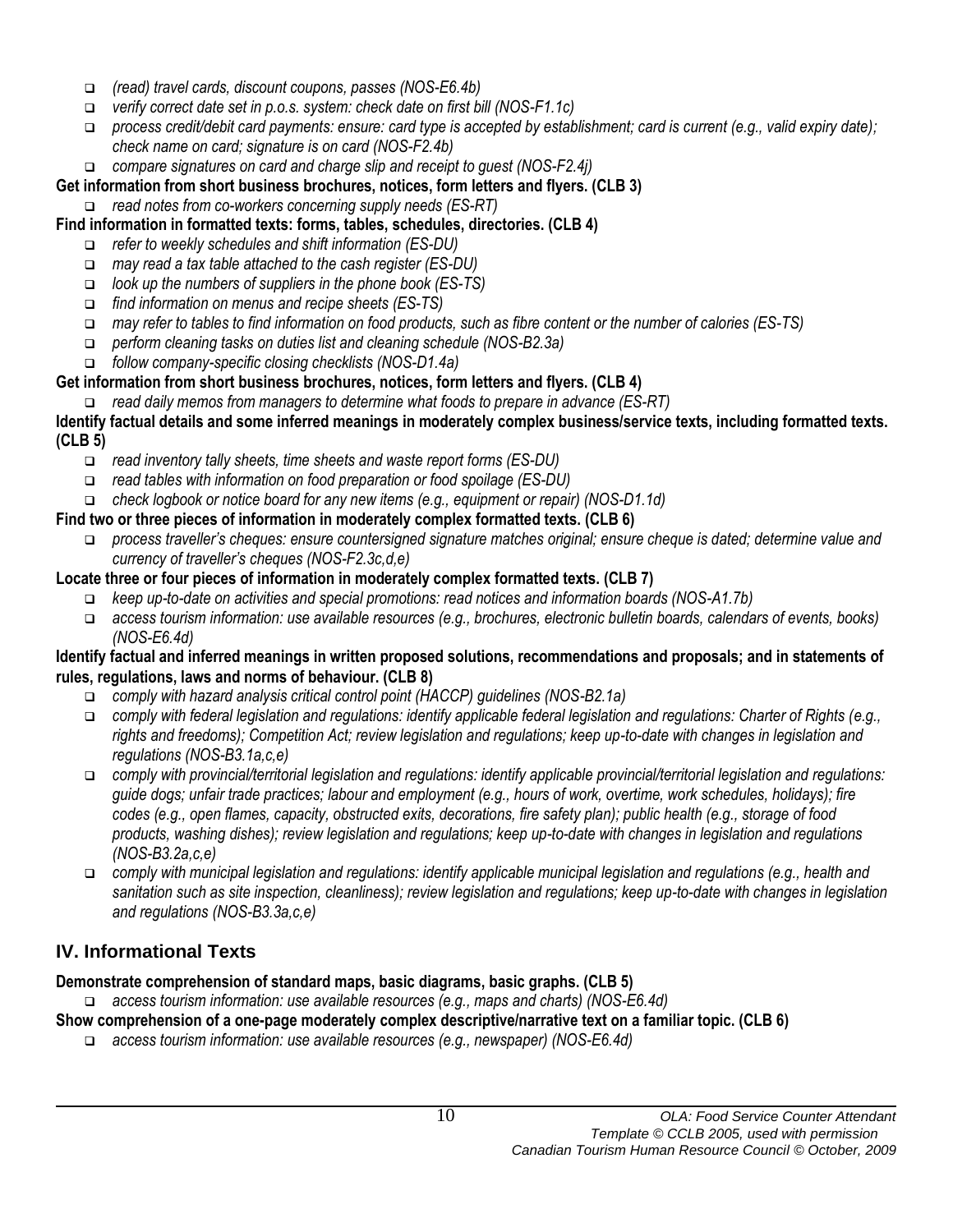**Demonstrate comprehension of a one- or two-page moderately complex extended description, report or narration on a familiar topic. (CLB 7)**

*keep up-to-date with changes or trends in industry (e.g., read newsletters and company memos) (NOS-A1.6f)*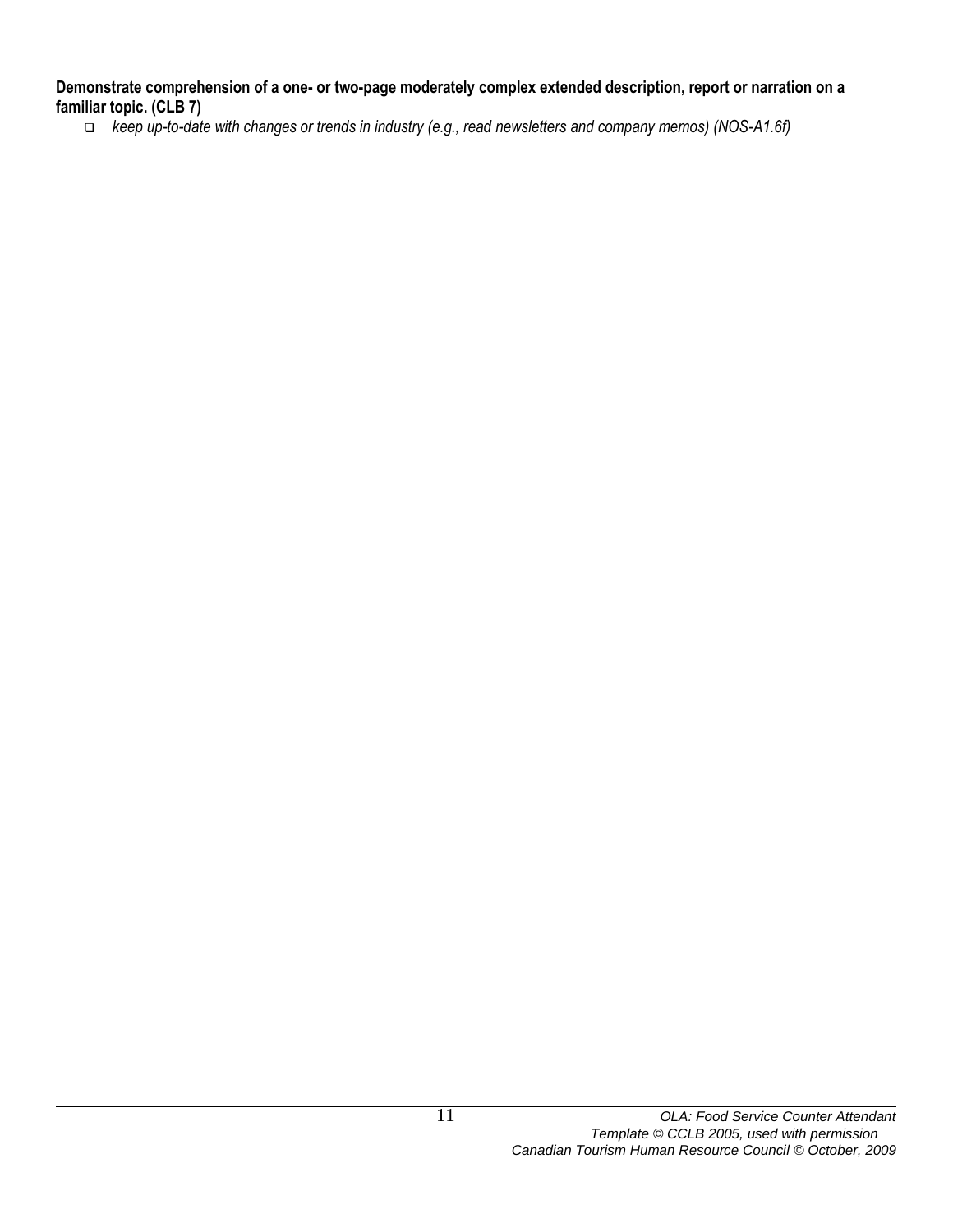# **Skill: Writing**

# **I. Social Interaction**

*No communication tasks for this category were found in the source documents. These tasks may, in fact, exist for this occupation and will require individual assessment in each work context.*

# **II. Recording/Reproducing Information**

### **Copy short texts to record information for personal use, or to complete tasks, or to learn information. (CLB 4)**

- *label chemical and cleaning products when transferred from original container (NOS-B3.4e)*
- *label food; date food (NOS-C2.1a,c)*

### **Take live phone messages, voice mail messages or pre-recorded information with five to seven details. (CLB 5)**

- *demonstrate effective telephone communications: takes notes, always have paper and pen by phone (NOS-A2.4j)*
- *handle enquiries: take accurate messages if necessary (e.g., date, time, correct information) (NOS-A2.5e)*

### **III. Business/Service Messages**

### **Fill out simple forms. (CLB 3-4)**

- *complete daily and hourly cash flow sheets (ES-DU)*
- *make entries on cash flow sheets (ES-N)*
- *use p.o.s. system: input information (e.g., server number, guest check number, number of guests) (NOS-F1.1c)*
- *cash-out: record and total non-cash sales; prepare deposit: arrange bills in one direction (e.g., all heads facing same direction, all bills and coins of same denominations together); list number of bills in each denomination and amount of coin (NOS-F1.4g,i)*
- *endorse cheque (e.g., mark "for deposit only", or "payable to establishment") (NOS-F2.3i)*
- *fill in charge slip with (e.g., date, guest check number, amount of guest check, authorization number, own initials) (NOS-F2.4c)*

### **Convey simple business messages as written notes. (CLB 3-4)**

- *write the day's menu on the menu board (ES-WT)*
- *label and date all products received (NOS-C2.2f)*
- *label food: put on date (e.g., expiry date or production date); put on price, when required; put on allergy alert, when required (NOS-C3.4b)*

### **Fill out forms. (CLB 5)**

- *control inventory: record any discrepancies (NOS-C2.2e)*
- *complete necessary forms: food wastage sheets; production sheets (NOS-C2.3b)*
- *use p.o.s. system: key in order and special instructions, using modifiers (NOS-F1.1c)*

### **Convey business messages as written notes. (CLB 5-6)**

- *may write brief explanations of changes to receipts (ES-WT)*
- *may write reminder notes of what to bring from the supply area (ES-WT)*

# **IV. Presenting Information**

### **Write a short text about a personal or familiar situation, event, personal experience, future plans. Explain reasons. (CLB 4)**

- *warn others of spill (e.g., use sign) (NOS-B1.2b)*
- *label malfunctioning equipment immediately to warn others (NOS-B1.2d)*

#### **Write a paragraph to relate/narrate a sequence of events; to describe a person, object, scene, picture, procedure or routine; or to explain reasons. (CLB 5)**

*may complete brief incident reports (ES-WT)*

**Write two or three paragraphs to narrate a familiar sequence of events from the past; to tell a story; or to provide a detailed description, comparison. (CLB 7)**

- *document details of emergency (NOS-B1.6i)*
- *document details of incident (NOS-B2.4h)*